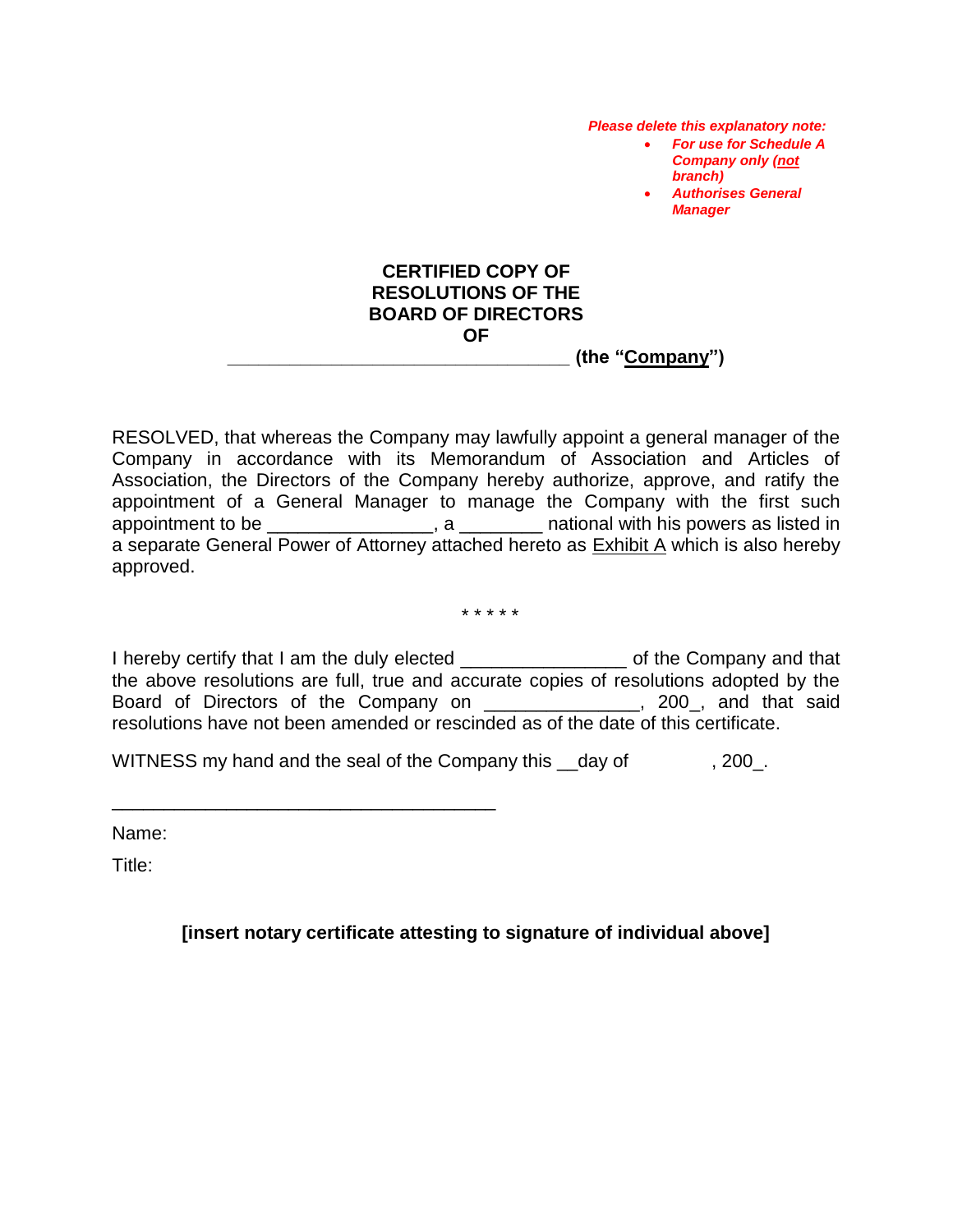## **EXHIBIT A GENERAL POWER OF ATTORNEY**

## **KNOW ALL MEN BY THESE PRESENTS:**

That **The Company**") has constituted and appointed, and by these presents does hereby constitute and appoint \_\_\_\_\_\_\_\_ national, with passport No. \_\_\_\_\_\_\_\_\_\_ (the "Attorney") to be its true and lawful attorney-in-fact, with full power and authority in the name of and on behalf of the Company to take all such steps, carry on all such matters, acts and things as he may think necessary or appropriate for the purpose of establishing its business and acting as General Manager of the Company in the Qatar Science & Technology Park in the State of Qatar, its business, operation and administration.

**AND IT IS HEREBY DECLARED** that the power granted to the Attorney as aforesaid shall without limitation include power in relation to:

- a) representing the Company before, and liaising with, governmental, judicial, administrative and other authorities, arbitration bodies; and all individuals, committees, establishments and other bodies of any kind whatsoever;
- b) negotiating on behalf of the Company and binding or committing it contractually including without limitation executing and signing for and on behalf of the Company all or any papers, contracts, agreements or other documents, including, without limitation, signing the lease agreement for premises of the Company at Qatar Science & Technology Park;
- c) appointing, engaging, removing and replacing managerial staff and other employees, agents, consultants and advisers of and to the Company upon and subject to such terms, conditions and provisions as the Attorney may think fit, and paying and providing their salaries, bonuses and other remuneration, fees and benefits;
- d) paying, collecting, receiving, enforcing, releasing and obtaining or giving valid receipts and discharges for any and all debts or obligations of or owing to or by the Company;
- e) leasing, sub-letting, maintaining and surrendering business, commercial, residential and other premises of all kinds;
- f) purchasing or selling equipment, vehicles, materials and goods of all descriptions; and
- g) instituting, suing, defending, compromising or abandoning any legal or administrative proceedings, accepting service of legal process on behalf of the Company, submitting jurisdiction or arbitration, giving security and indemnifying for costs, paying money into court and obtaining money paid into court.

## **IT IS ALSO HEREBY DECLARED that:**

The Company authorizes and empowers the Attorney as fully and effectively as the Company could itself do, to acknowledge in the name and as the act and deed of the Company this Power of Attorney, to register and record the same in any appropriate office and/or registry in the State of Qatar (or elsewhere) as and when necessary, and to do or procure to be done each and every act and thing whatsoever which may be in